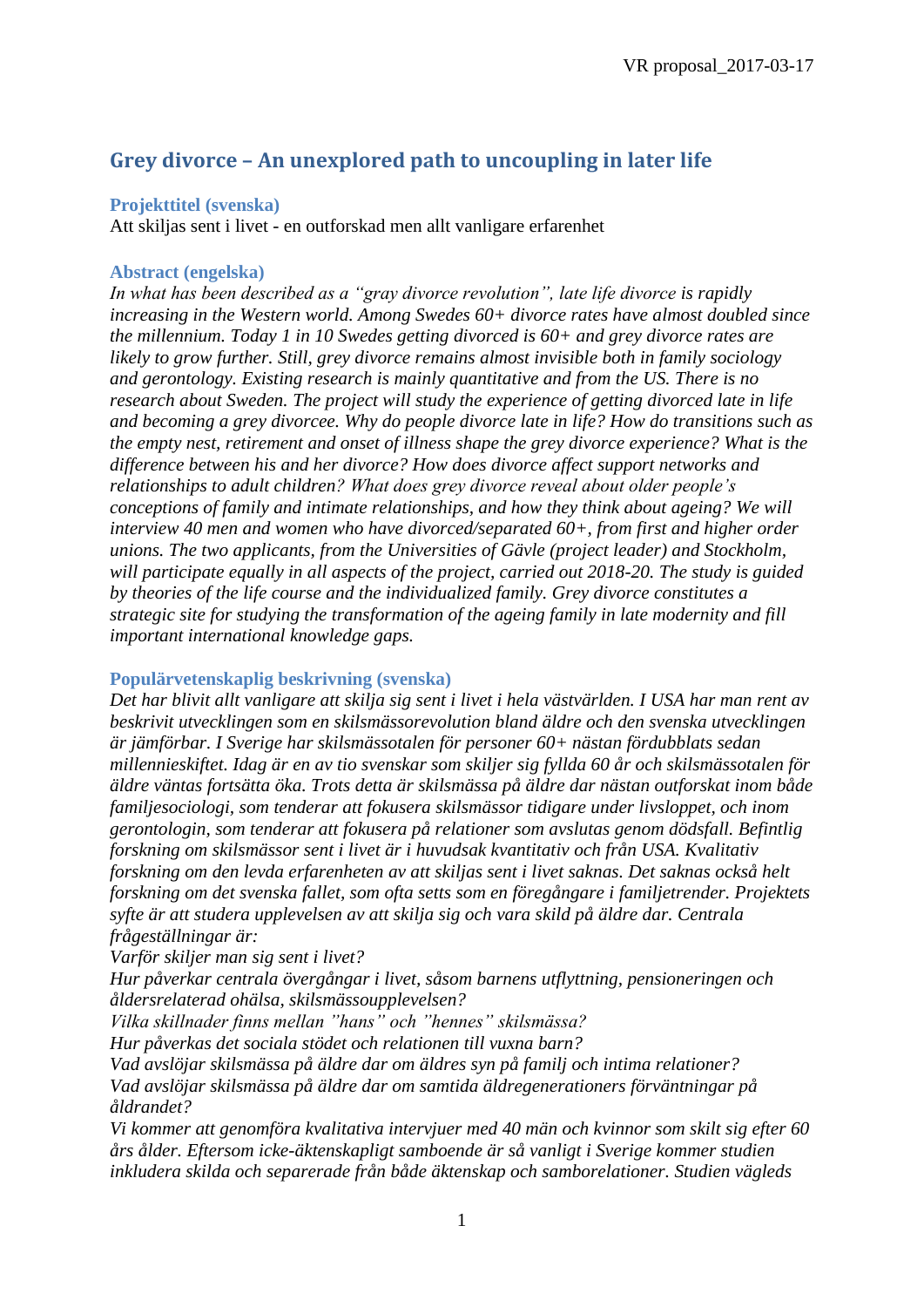*av teorier om livsloppets historiska förändring samt teorier om familjerelationernas individualisering. Skilsmässa på äldre dar utgör en strategisk plats för att studera förändringen av den åldrande familjen i det senmoderna samhället – en fråga av stor relevans för planeringen av samhällets insatser för äldre. Vår studie kommer att fylla en viktig lucka i både nationell och internationell forskning på området. Studien planeras att genomföras mellan 2018 och 2020 och är ett samarbete mellan forskare på Högskolan i Gävle (huvudman) och Stockholms universitet.*

## **Purpose and aims**

Half of all divorced Swedes are 60 years or older. In this age group more Swedes are divorced than widowed. But also "*getting* divorced" in later life is rapidly becoming more common across the Western world (Kingston 2007). In the US this development has been described as a "gray divorce revolution" (Brown & Lin 2012). The development in Sweden is comparable. While divorce rates in the general population plateaued after the new millennium, among Swedes 60+ they almost doubled (see figure 1). One in ten Swedes getting divorced is 60+ and grey divorce rates are likely to grow further as post war cohorts, more prone to divorce, continue to successively enter later life.



Figure 1. *Crude divorce rate for Swedes aged 60+, 1963–2013 (Statistics Sweden, own calculations).*

Already in 1981, Uhlenberg and Myers predicted a future increase in late life divorce for several reasons: 1) Divorce would be more socially accepted. 2) Remarriages, more prone to end in divorce than first marriages, would be more common. 3) Increasing labor participation would make women less dependent on spouses. 4) Longer lives would lengthen the exposure to the risk of divorce.

Despite this early prediction, grey divorce remains invisible both in family sociology, which has tended to focus divorce among younger people, and gerontology, which has tended to focus marital dissolution through widowhood. A vast amount of research has shown the consequences of *widowhood* for loneliness, identity, social support and contacts with adult children (Carr et al. 2002, Dykstra & de Jong Gierveld 2004, Ha 2008, Lopata 1996; and countless others). Although these questions are to a large extent relevant also with regards to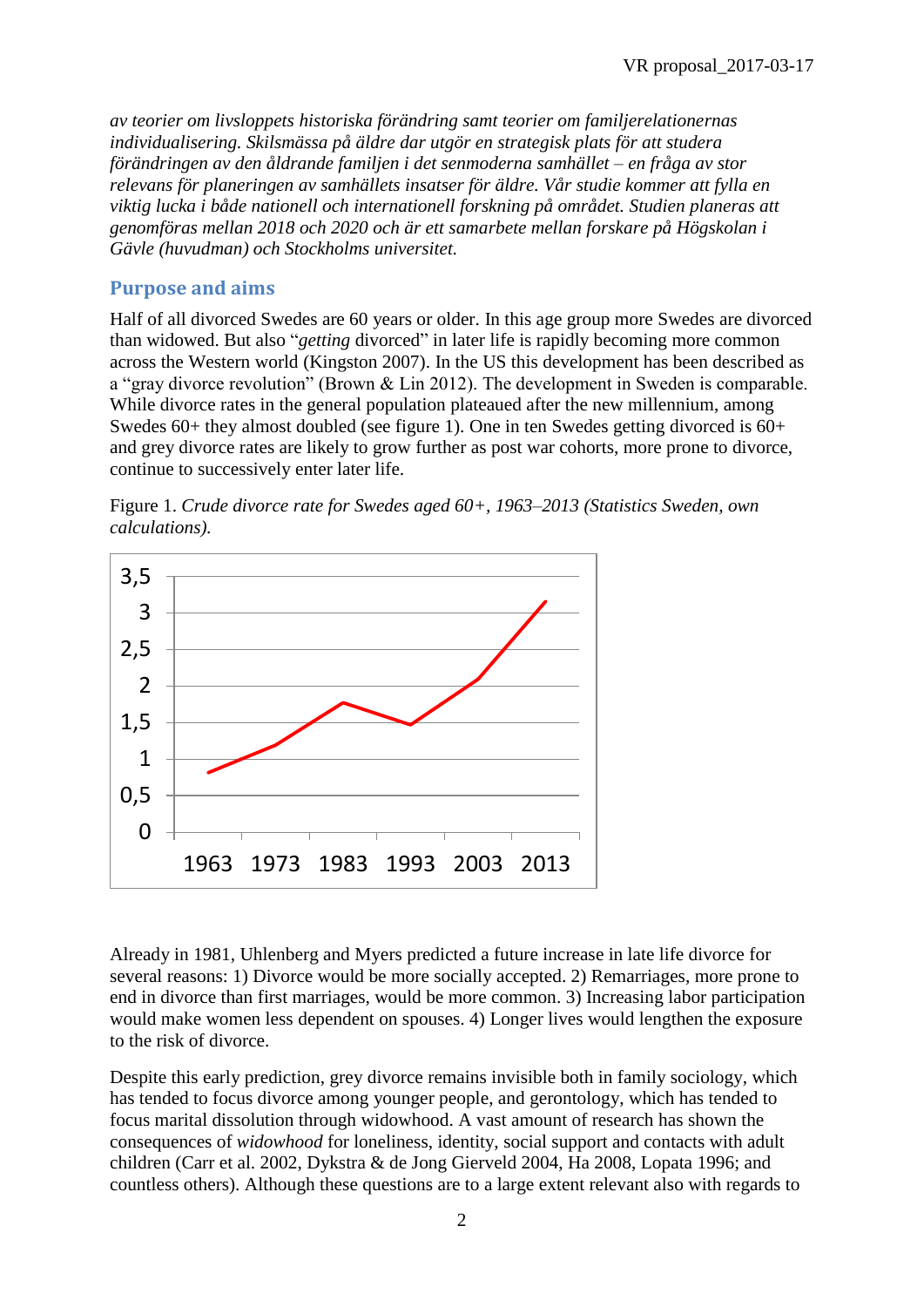grey divorce, corresponding research is lacking. Increasing rates of grey divorce constitutes a significant change to the landscape of later life and the ageing experience and is a strategic site for studying the changing conditions of ageing and the transformation of ageing families in late modernity.

The purpose of the proposed project is to study the lived experience of getting divorced from a cross-gender marriage in later life (60+) and becoming a grey divorcee as a consequence. Research questions are:

- 1. Why do people divorce late in life?
- 2. How does the decision emerge?
- 3. What are the divorcees' *expectations* for divorce and post-divorce life?
- 4. What are the divorcees' *experiences* of the divorce process and post-divorce life?
- 5. What are the consequences for the divorcee's support network and relationship to adult children?
- 6. How do life phase factors shape the divorce experience?
- 7. How do the above aspects vary with duration and order of the former marriage?
- 8. How do the above aspects differ between men and women?
- 9. Theoretically, what does grey divorce reveal about older cohorts' conceptions of family and intimate relationships?
- 10. Theoretically, what does grey divorce reveal about older cohorts' conceptions of ageing?

Since non-marital cohabitation is accepted and widespread in the adult population in Sweden (Bildtgård & Öberg 2015a, Kiernan 2002) the study will focus grey divorce from both marriages and non-marital cohabiting unions. In this proposal "divorce" will refer to both transitions.

### **Survey of the field**

Although late life divorce is a growing and major life transition, research is scarce and dominated by a few quantitative studies from the US, focusing on antecedents for and consequences of, grey divorce.

A number of *predictors* have been studied. Some reasons for divorce earlier in life have been linked also to grey divorce: abuse, cheating and addiction (Amato & Previti 2003, Lin & Brown 2016; Montenegro, 2004). Other reasons are logically associated with later life, such as health mismatches between partners (Wilson & Waddroups 2002), especially illness in the female partner (Karraker & Latham 2015). Retirement and the empty nest might also be related to grey divorce (Lin & Brown 2016). Another life phase factor is the risk of growing apart. In Montenegro's seminal study, a majority motivated their grey divorce by falling out of love, relationship boredom or personal change (see also Bair 2007).

The *consequences* of divorce for later life have also been investigated. However, most of this research has considered the effects of divorce taking place *earlier in the life-course*. Research has shown long term negative consequences of divorce on: late life wellbeing and health (Gray et al. 2011), loneliness (Peters  $&$  Liefbroer 1997), parent – child relationships (Daatland 2007, Kalmijn 2013, Uphold-Carrier & Utz 2012), especially father-child relationships (Cooney & Uhlenberg 1990). Evidence of long term effects on informal support is mixed (Glaser et al 2008, Wijckmans & van Bavel 2013).

Very little research has considered consequences of *divorce taking place in later life (grey divorce)*. A few studies stress the negative impact on individual economy (Berardo 1982). For older generations of women, divorce has been described as "economic suicide" (Connidis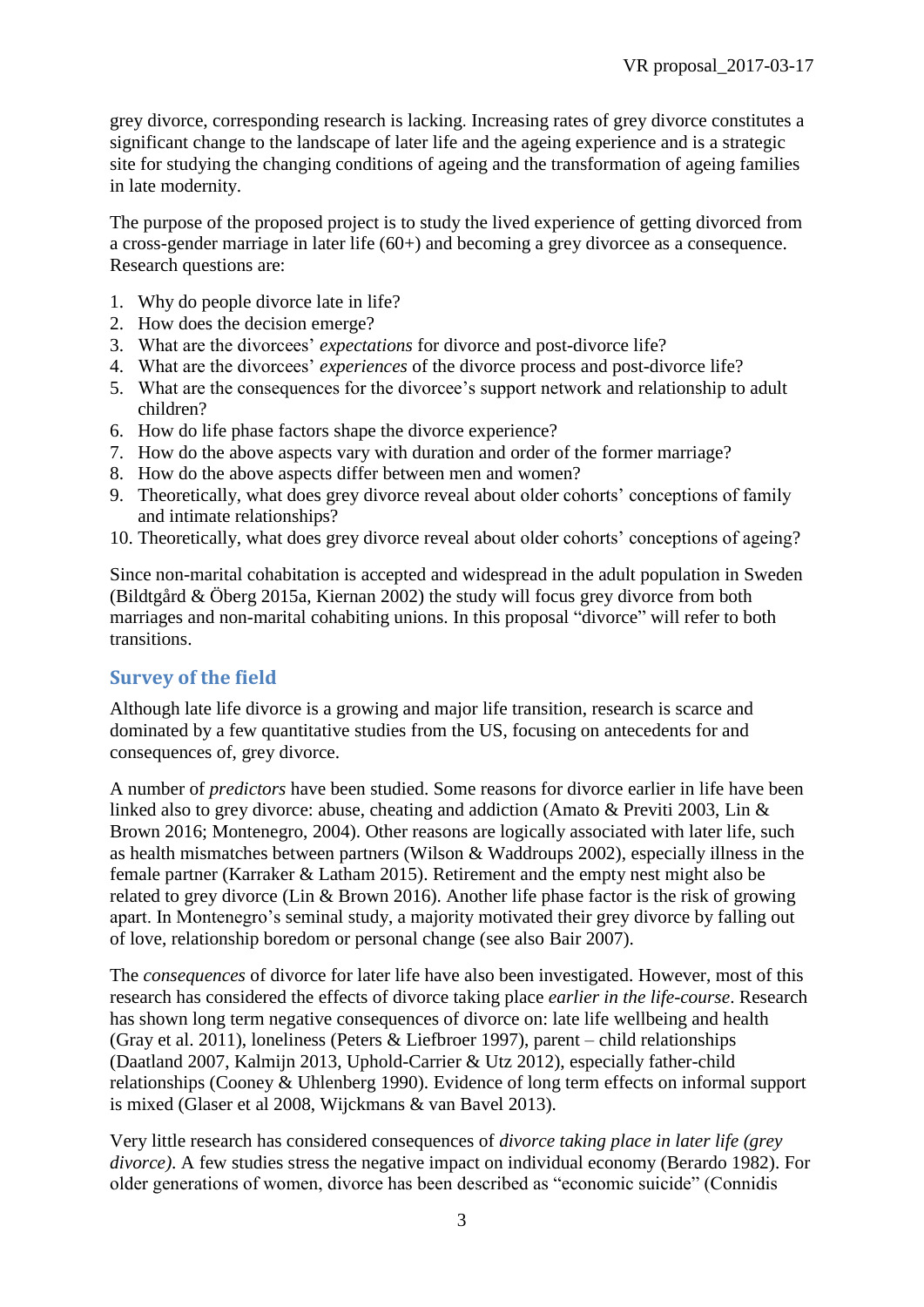2010), but it seems reasonable that this would be less common as grey divorce increasingly effects dual-earner couples. Late life divorce has been shown to influence relationships with adult children negatively, at least initially (Greenwood 2012), although children has been shown to provide post-divorce support, especially for older mothers (Bowen & Jensen 2015). Montenegro (2004) found that older people see divorce as almost as devastating as widowhood. Older divorcees reported depression, feelings of abandonment, failure and not being loved. They feared becoming lonely, broke, and failing in new relationships.

Prior research has tended to stress the disadvantages of late life divorce. However, if divorce had no benefits for at least one of the partners – why divorce? In Montenegro's study few regretted getting divorced. What are the promises of grey divorce [*research question 3*]? To escape preconceived ideas more explorative research is needed that can lift the complexities of the late life divorce experience.

Much of our understanding of becoming and being widowed comes from qualitative research (Connidis 2010). This is likely to be true also for grey divorce. With few exceptions (Canham et al., 2014; Lloyd et al. 2014, Radina et al. 2008) qualitative studies of the lived experience of late life divorce are lacking. What characterizes the process [*research question 4*]? Canham et al. has shown how ambivalence permeates the pre-divorce process (explaining why divorce decisions are often delayed) and also post-divorce life. Bair's (2007) documentary book revealed how women often initiate grey divorce and showed the importance of prior divorce experiences. What is the difference between "his" and "her" divorce? Between first and higher order divorces? [*Research question 7 and 8*]

To conclude, research on grey divorce is mainly from the US and almost exclusively quantitative. Research about the lived experience of grey divorce is almost non-existing. There is no research on the Swedish case, often considered a forerunner in family inventions. Thus, the proposed project can make a substantial contribution to both national and international research about the growing grey divorce phenomenon.

## **Project description**

## **Theory**

Three theoretical points of departure guide and generate questions for the study. Social theory has described a historical individualization of the family. According to Giddens (1992) couple relationships have increasingly become tools for individual self-realization and their form and contents increasingly determined less by external norms and more by negotiation between partners (see also Cherlin, 2004). In this context a non-fulfilling relationship has become a legitimate reason to divorce. Hackstaff (1999) describes a normative change from a culture of marriage to a culture of divorce, where divorce has become a natural get-away from a nonfulfilling marriage, as reflected in the introduction of "no-fault" divorce legislations in many Western countries. According to Beck and Beck-Gernsheim (2002) the main driving force behind this change is increased economic independence for women through dual-earner economies and welfare states. This change affects not only couple but also other family relationships. Sweden has often been considered a forerunner in family inventions. But has this individualization changed how older Swedes think about couplehood and family relationships? About family obligations vs self-realization? [*Research question 9*]

A second point of departure is the life course perspective (Kohli 2007). According to Laslett (1989) the increased healthy life span and systems of organized retirement have restructured the life course, creating a "third age" between working life and deep old age. This life phase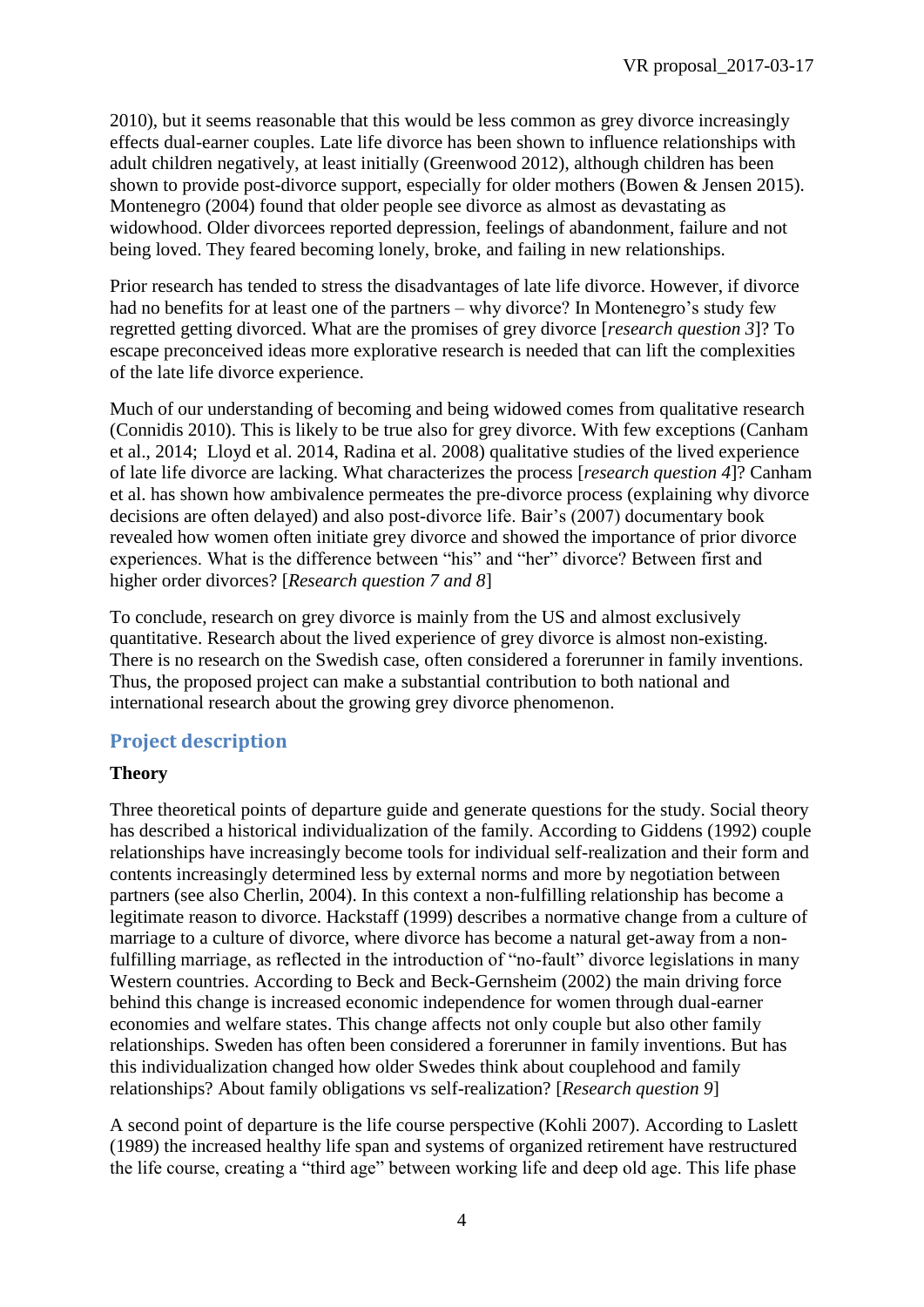presents new opportunities for self-development and for starting over late in life, and divorce may be one way of doing so. This perspective frames uncoupling, not only in terms of loss, but also in terms of new opportunities. How do older divorcees conceive of later life? [*Research question 10*]

The life course perspective draws attention to the fact that different conditions frame couple relationships over the life course. Transitions into and out of the third age may challenge established relationship dynamics and increase the risk for divorce. One challenge is the empty nest, a second is retirement (Bildtgård & Öberg 2015b). Both end chapters in the couple's shared life and may disturb low quality marriages. A third challenge can be an unsynchronized transition into the fourth age by the onset of illness in one of the partners (this is especially a risk if there is a big age difference between the partners). This may conflict with the healthy partner's remaining life project. How do these life phase typical transitions shape the grey divorce experience? [*Research question 6*]

A third point of departure is the gender perspective. The gender gap in marital experiences once prompted Bernard (1972) to talk about "his and her" marriage and Kalmijn & Portman (2006) to later talk about "his and her" divorce. In her article "Redoing gender through divorce", Walzer (2008) describes divorce as a process where women critically reflect on gendered practices in their marriages. Women more often initiate divorce, also in later life (Montenegro 2004), despite bigger financial exit costs (Connidis 2010) and smaller opportunities to start over due to a partner market dominated by female singles. This implies that the significance of divorce differs for older men and women, still the knowledge about the gendered experience of grey divorce is limited. Krekula (2007) has criticized gender research for age blindness and gerontology for gender blindness. A focus on the age/gender intersection can help remedy these blind spots and generate knowledge about older men and women's views on divorce and marriage. [*Research question 8*]

### **Method**

In order to capture the lived experience of grey divorce we will conduct qualitative interviews with informants divorced 60+. The age limit is pragmatically set in order to include people who have experienced transitions typical for later life and still guarantee a wide enough pool of informants. The sample will consist of 40 informants who in the last 1–7 years have divorced from a cross-gender marital or non-marital cohabiting union – with equal representation of male and female divorcees from first and higher order unions (Table 1).

Table 1. *The qualitative sample*.

| Inclusion criteria:                                                                      |     |       |
|------------------------------------------------------------------------------------------|-----|-------|
| Divorced:<br>Aged $60+$<br>1-7 years ago<br>From marital or non-marital cohabiting union |     |       |
| Sample structure                                                                         | Men | Women |
| Divorced from first marriage                                                             | 10  | 10    |
| Divorced from higher order marriage                                                      | 10  | 10    |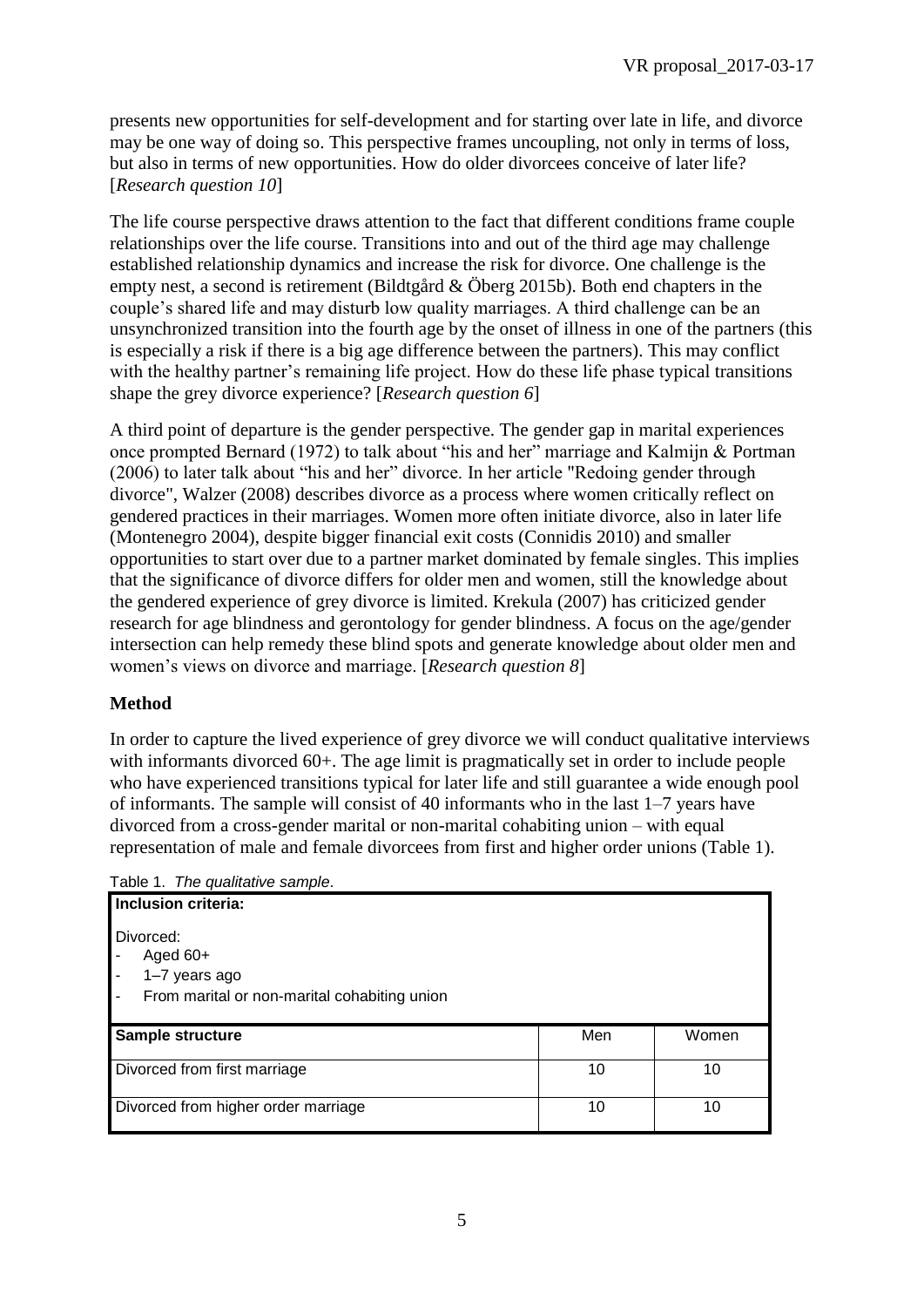Sampling criteria have been chosen that are both easily identifiable and significant with regards to our research questions. First, since women and men have been found to have different experiences from their marriages, different reasons to divorce and different postdivorce adjustment strategies, the study will include equal proportions of male and female informants. Second, divorce is known to be more common in remarriages, possibly reflecting a selection effect into remarriage but also reflecting that prior experiences of separation and singlehood make divorce a less dramatic option. For this reason the sample will include equal proportions of divorcees from first and higher order marriages. Since first marriages are likely to have lasted longer than remarriages, this criterion will also guarantee a variation in relationship length.

Also, since the divorce experience is likely shaped by the individual's role in the divorce process, the aim is to include informants in both the male and the female sample who 1) unilaterally initiated the divorce, 2) did not initiate the divorce, 3) co-initiated the divorce.

The sample rests on two more inclusion criteria. In order to capture experiences of "being" divorced at least one year should have passed since the divorce and in order for memories of the divorce to still be current and meaningful no more than seven years should have passed. Also, the sample will not make a distinction between "divorcees" from marital and nonmarital cohabiting unions, since in Sweden non-marital cohabitation is in many respects indistinguishable from marriage (Kiernan 2002) and widespread in the adult population, especially in higher order unions (Bildtgård & Öberg 2015a; 2017b).

The recruitment strategy builds on self-selection. To recruit we will use ads in newspapers and retirement magazines and established contacts with the retirement organizations. These strategies are well established and we have used them successfully in prior projects (e.g. Bildtgård & Öberg 2017a; Öberg 1997).

The qualitative interviews will be structured around four main biographical themes: 1) The history of the previous marital relationship, 2) The divorce process, 3) Life after divorce, and 4) Expectations on the future. These main themes will be followed by questions on more specific topics to answer the research questions. For informants divorced from higher order marriages, brief narratives will also be collected about their previous divorces.

The analysis will be carried out following principles from analytical induction (Znaniecki 1969/1934, Denzin 1989, Öberg 1997) – a method for analyzing and generating theory from qualitative data with the purpose of creating more general propositions from a successive analysis of single cases. Following the principles of analytic induction, our analysis will proceed to find initial answers to our research questions about grey divorce in a single interview case. These answers will be tested and reformulated against successive interview cases with the aim of developing a general propositional model regarding the grey divorce experience. When the model is not contradicted by any of the interview cases the process will have reached theoretical saturation. Throughout the process we will strive to identify new questions that are raised by the data and include them in the analytic process. While developing the model we will systematically search for differences between men and women and between divorcees from first and subsequent marriages, but also remain open for other divisions of importance to the grey divorce experience.

Construction of the interview guide will commence in the spring year 1. We will simultaneously prepare and submit a proposal for ethical review of the project. After ethical approval we will start recruiting informants. Interviews and transcriptions will proceed successively over the year. The analysis will be carried out in parallel with the transcriptions,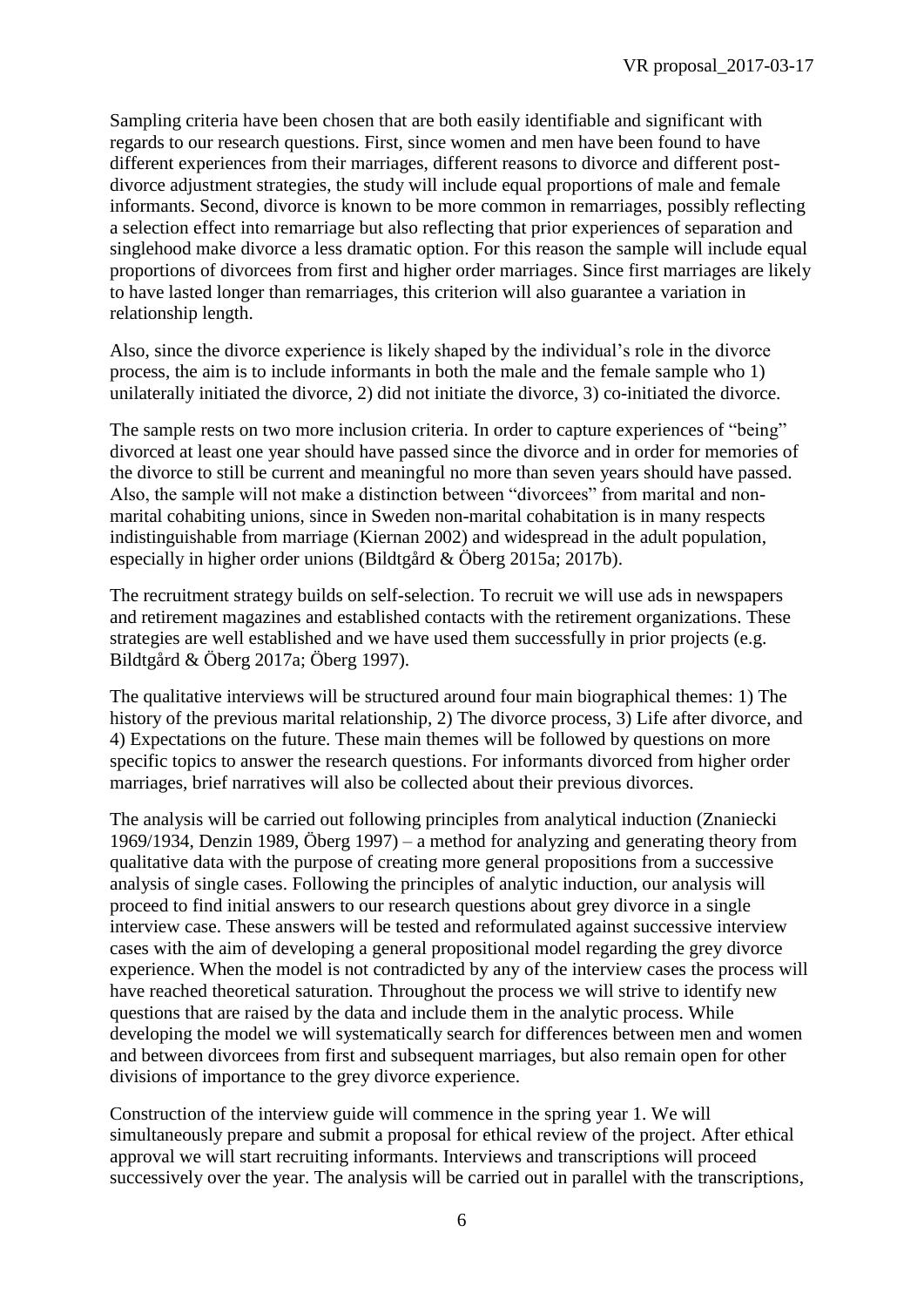using the software package Atlas.ti for qualitative data analysis. We will start to present the results in the autumn year 2 continuing throughout year 3, primarily in international peerreviewed journals, but also at international conferences in gerontology, sociology and social work (such as *Gerontological Society of America, International Association for Gerontology and Geriatrics, Nordisk Gerontologisk Förening* and *International Sociological Association)*.

## **Significance**

This project will fill important knowledge gaps in gerontology and family sociology on an issue which, despite its increasing prominence, is almost invisible in research. This invisibility may be connected to prevailing ageist ideas about the normal life course – where family research tends to assume that divorce belongs to earlier parts of life and gerontology that marriages are dissolved by widowhood. By shedding light on grey divorce this project will counter such stereotypes and illustrate diversity both in the older population and in the population of divorcees.

The project proceeds from the late modern transformation of the family and the concurrent change of the landscape of later life. Changes in the ageing family is of great policy relevance as it concerns questions about older people's access to support and the organization of social resources for older people. By studying grey divorce this project will add knowledge about the changing ageing family. The proposed project is relevant to several research areas: ageing, informal care, social and family relationships. Marriage protects against morbidity and premature mortality (Karraker & Latham 2015, SCB 2014). A partner constitutes a central resource for support. Older people living alone are more dependent on informal (de Jong Gierveld 2002) and formal support (Larsson & Thorslund 2002) from outside the household. Older men living alone have been shown to be particularly vulnerable, with smaller social networks, less contact with children and more risky health behavior than both married men and divorced women (Davidson & Arber 2002). Our study will contribute knowledge about the consequences of grey divorce for access to social support and relationships with adult children.

We have planned and designed this project as a national Swedish research project but collaborate with gerontologists in Israel (Dr Chaya Koren, University of Haifa) and the US (Dr Carey Sherman, University of Michigan) who will apply for funding for similar projects, aiming at future cross-cultural comparisons. Israel is a country in transition from tradition to modernity, where grey divorce is a slowly growing phenomenon, mostly happening in first, long-term, marriages. The US is where "the grey divorce revolution" was originally coined to describe the contemporary increase in late life divorce rates. It is also a country that for a long time has had the highest divorce rates in the world, and where grey divorce is often occurring in higher order marriages. Sweden is different from both the US and Israel by being international leaders with regards to alternative, non-marital, union forms.

## **Preliminary results**

a topic where we have built a unique Swedish profile (hig.se/äldresfamiljerelationer) through studies of grey repartnering and ageing stepfamilies.

## **List of references**

Amato, P.R. & Previti, D. (2003) People's Reasons for Divorcing. *Journal of Family Issues 24*(5): 602–626.

Bair, D. (2007) *Calling it quits. Late-life divorce and starting over*. New York: Random House.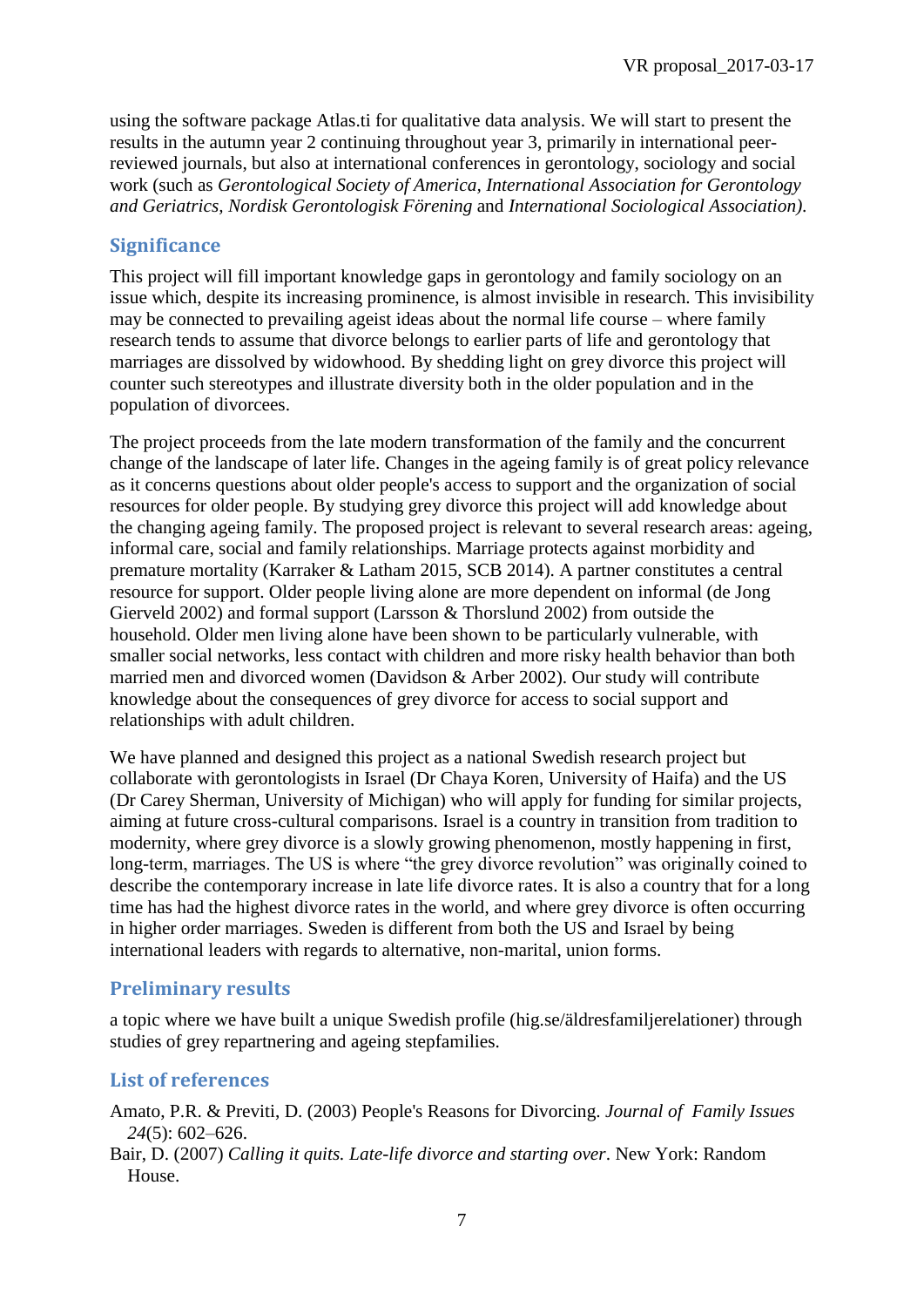- Beck, U., & Beck-Gernsheim, E. (2002) *Individualization: Institutionalized individualism and its social and political consequences*. London: Sage.
- Berardo, D.H. (1982) Divorce and remarriage at middle age and beyong. *Annals 464*: 132– 139.
- Bernard, J. (1972) *The future of marriage*. Yale: New Heaven, CT.
- Bildtgård, T., & Öberg, P. (2015a) Changing Forms of Intimacy Among Older People in Late Modern Society. *Sociologisk Forskning 52*(1): 5-31.
- Bildtgård, T., & Öberg, P. (2015b) Time as a Structuring Condition Behind New Intimate Relationships in Later Life. *Ageing and Society, 35*(7): 1505-1528.
- Bildtgård, T., & Öberg, P. (2017) New Intimate Relationships in Later Life: Consequences for the Social and Filial Network? *Journal of Family Issues 38*(3): 381–405.
- Bildtgård, T., & Öberg, P. (In Press) *Intimacy and Ageing. New Relationships in Later Lif*e. Bristol: Policy Press.
- Bowen, G.L. & Jensen, T.M. (2015) Late-Life Divorce and Postdivorce Adult Subjective Well-Being. Published as first view article. *Journal of Family Issues.*
- Brown, S. L., & Lin, I.-F. (2012) The Gray Divorce Revolution: Rising Divorce Among Middle-Aged and Older Adults, 1990–2010. *Journals of Gerontology 67*(6): 731-741.
- Canham, S.L. et al. (2014) Til Divorce Do Us Part: Marriage Dissolution in Later Life. *Journal of Divorce & Remarriage 55*(8): 591-612.
- Carr, D. et al. (2002) Late-life widowhood in the United States. *The Gerontologist 42*: 41-41.
- Connidis, I. A. (2010) *Family ties and aging*. Thousand oaks: Pine Forge.
- Cooney, T. M. & Uhlenberg, P. (1990) The Role of Divorce in Men's Relations with Their Adult Children after Mid-Life. *Journal of Marriage and Family*, 52 (3): 677-688
- Daatland, S. O. (2007) Marital history and intergenerational solidarity: The impact of divorce and unmarried cohabitation. *Journal of Social Issues 63*(4): 809-825.
- Denzin, N. K. (1989). *Interpretive biography*. Newbury Park: Sage.
- Dykstra, P. A., & Gierveld, J. D. (2004) Gender and marital-history differences in emotional and social loneliness among Dutch older adults. *Canadian Journal on Aging* 23(2): 141- 155.
- Giddens, A. (1992) *The transformation of intimacy*. Oxford: Polity Press.
- de Jong Gierveld, J. (2002). The dilemmas of repartnering. *Ageing International 27*(4), 61– 78.
- Gray, M. et al. (2010) Divorce and the wellbeing of older Australians. *Ageing and Society 31*(03): 475-498.
- Greenwood, J.L. (2012) Parent–Child Relationships in the Context of a Mid- to Late-Life Parental Divorce. *Journal of Divorce & Remarriage 53*(1): 1-17.
- Ha, J.H. (2008) Changes in support from confidants, children, and friends following widowhood. *J Marriage and Family 70*(2): 306-318.
- Hackstaff, K. B. (1999) *Marriage in a culture of divorce*. Philadelphia: Temple University Press.
- Kalmijn, M. (2013) Adult Children's Relationships With Married Parents, Divorced Parents, and Stepparents. *Journal of Marriage and Family* 75: 1181–1193.
- Kalmijn, M. & Poortman, A-R. (2006) His or her divorce? The gendered dature of divorce and ints determinants. *European Sociological Review 22*(2): 201–214.
- Karraker, A. & Latham, K. (2015) In Sickness and in Health? Physical Illness as a Risk Factor for Marital Dissolution in Later Life. *Journal of Health and Social Behavior 56*(3): 420 –435.
- Kiernan, K. (2002). Cohabitation in Western Europe: Trends, issues, and implications. In A. Booth & A. Crouter (Eds.), *Just living together: implications of cohabitation on families, children, and social policy*. Mahwah, NJ: Erlbaum Associates.